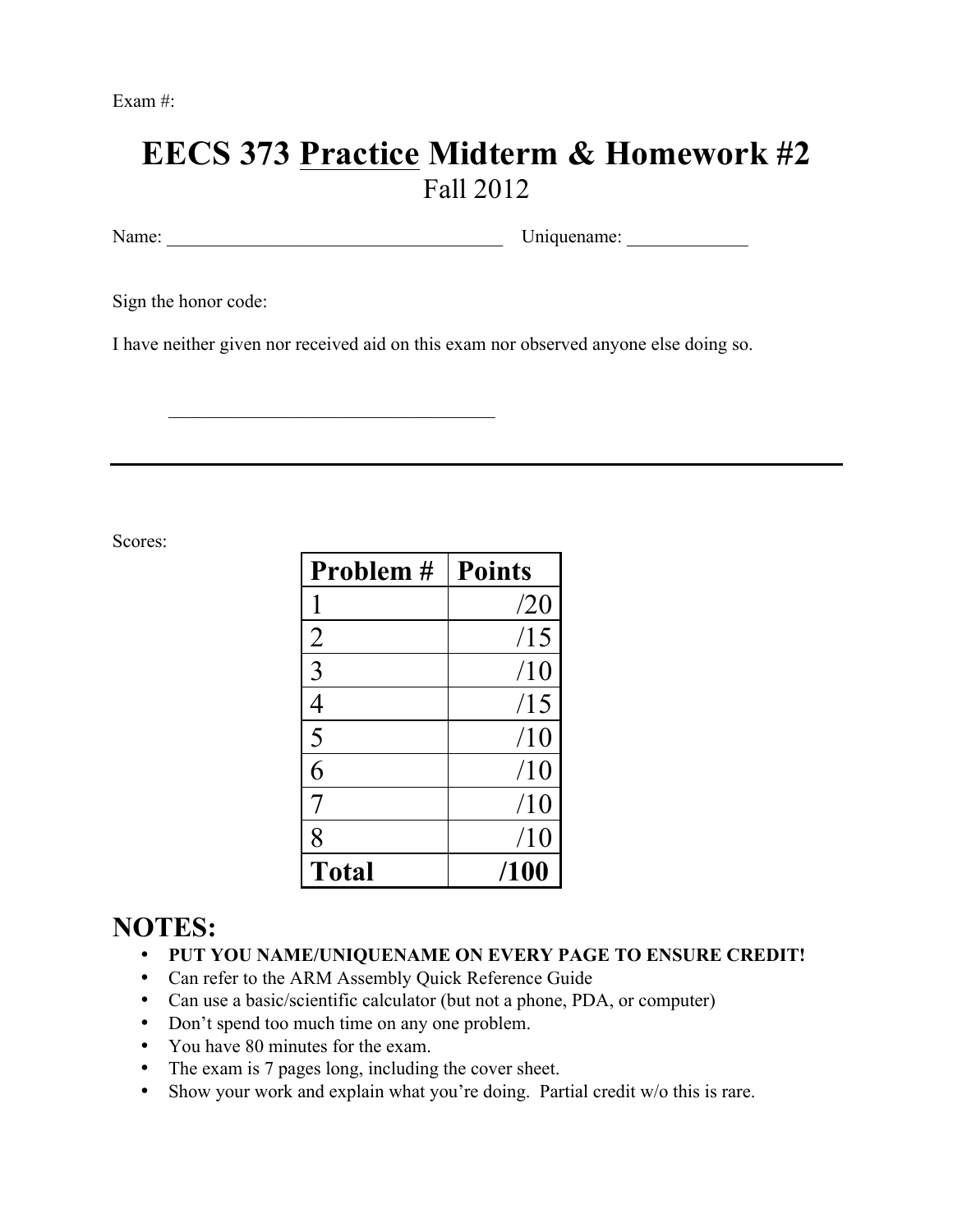- 1) Fill-in-the-blank or circle the *best* answer. **[20 points, -2 per wrong or blank answer]**
	- a) An N-bit SAR ADC requires *1 / lg(N) / N* approximation cycles to produce a result.
	- b) A *DRAM / SRAM / PROM* is non-volatile. DRAM most commonly uses a *1T / 4T / 6T* cell. SRAM most commonly uses a *1T / 4T/ 6T* cell.
	- c) A 100 MHz clock with a duty cycle of 25% is high for \_\_\_\_\_\_\_\_\_\_\_\_\_\_\_ *ns* per cycle.
	- d) An EABI-compliant procedure could use *registers / stack / both / neither* to receive arguments from the caller, and the callee should *never / sometimes / always* save and restore the registers it uses.
	- e) The I2C bus is *most commonly* used to connect *chips on a board / devices in a rack / computers and modems*.
	- f) The SPI bus is *most commonly* used to connect *one / two / many* master device(s) to *one / two / many* slave device(s).
	- g) You would expect that *I2C / SPI* would be able to support the higher data rate.
	- h) Differential signaling over a twisted pair of wires is used in a number of modern buses to *reduce the impact of external noise / make it easier to not have a shared clock / implement Manchester encoding / increase the speed of the data lines*.
	- i) Multiple devices can usually share an *edge / level* triggered interrupt line.
	- j) The RESET interrupt is *maskable / non-maskable*.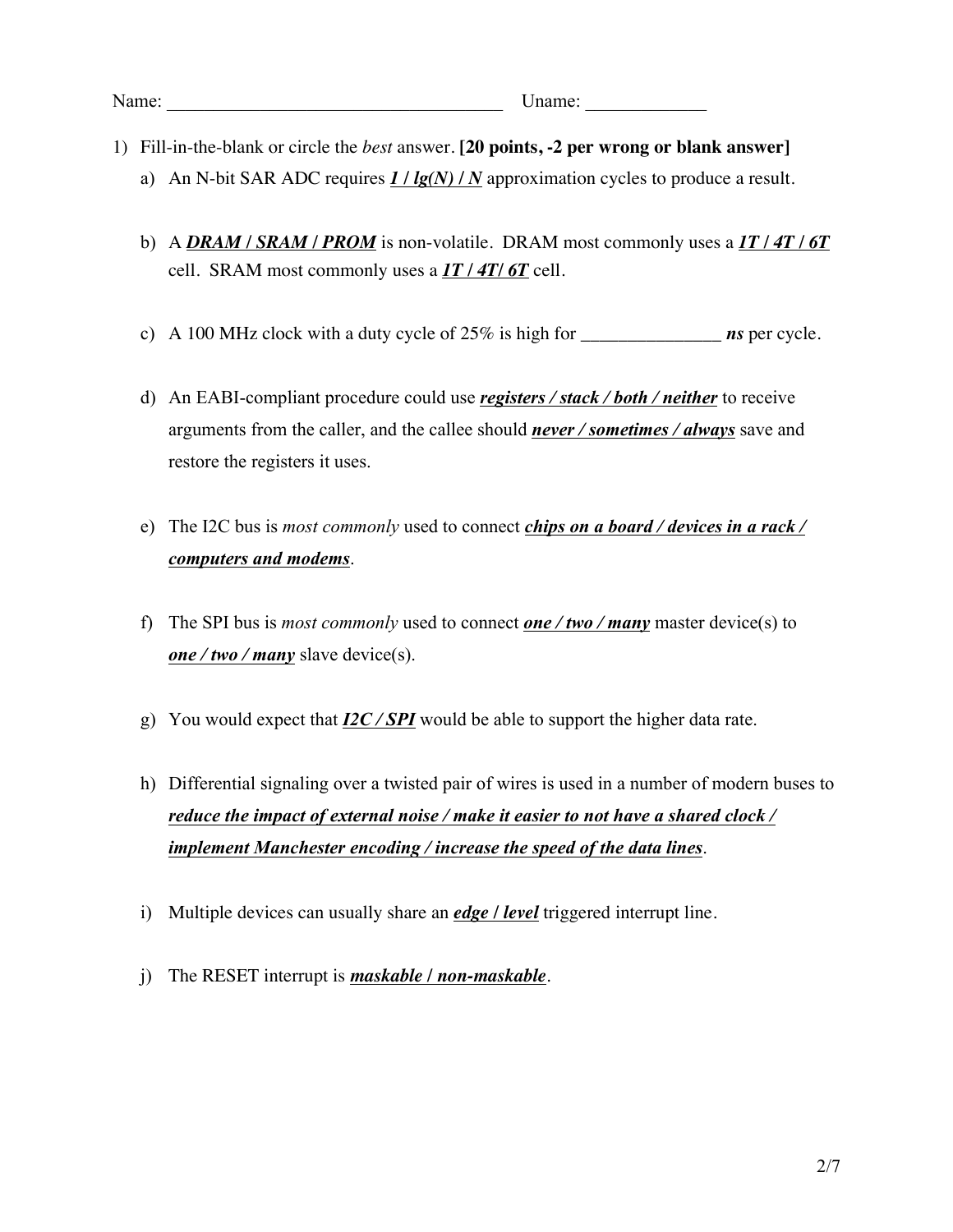Name: Uname: Uname:

2) Consider the following 3-bit ADC. Draw the conversion transfer function (binary output vs input voltage) on the top graph. Draw the quantization error transfer function (error voltage vs input voltage) on the bottom graph. Make sure the transition points are clear. Assume Vref is 5V. **[15]**



3) Assume you have a 3-bit SAR ADC. The analog input is 0.35 V and the Vref is 1V. Show how the SAR would approximate the analog input over three cycles. Label the cycles on the x-axis and show the approximation as a meandering stair-step line on the graph. **[10]**

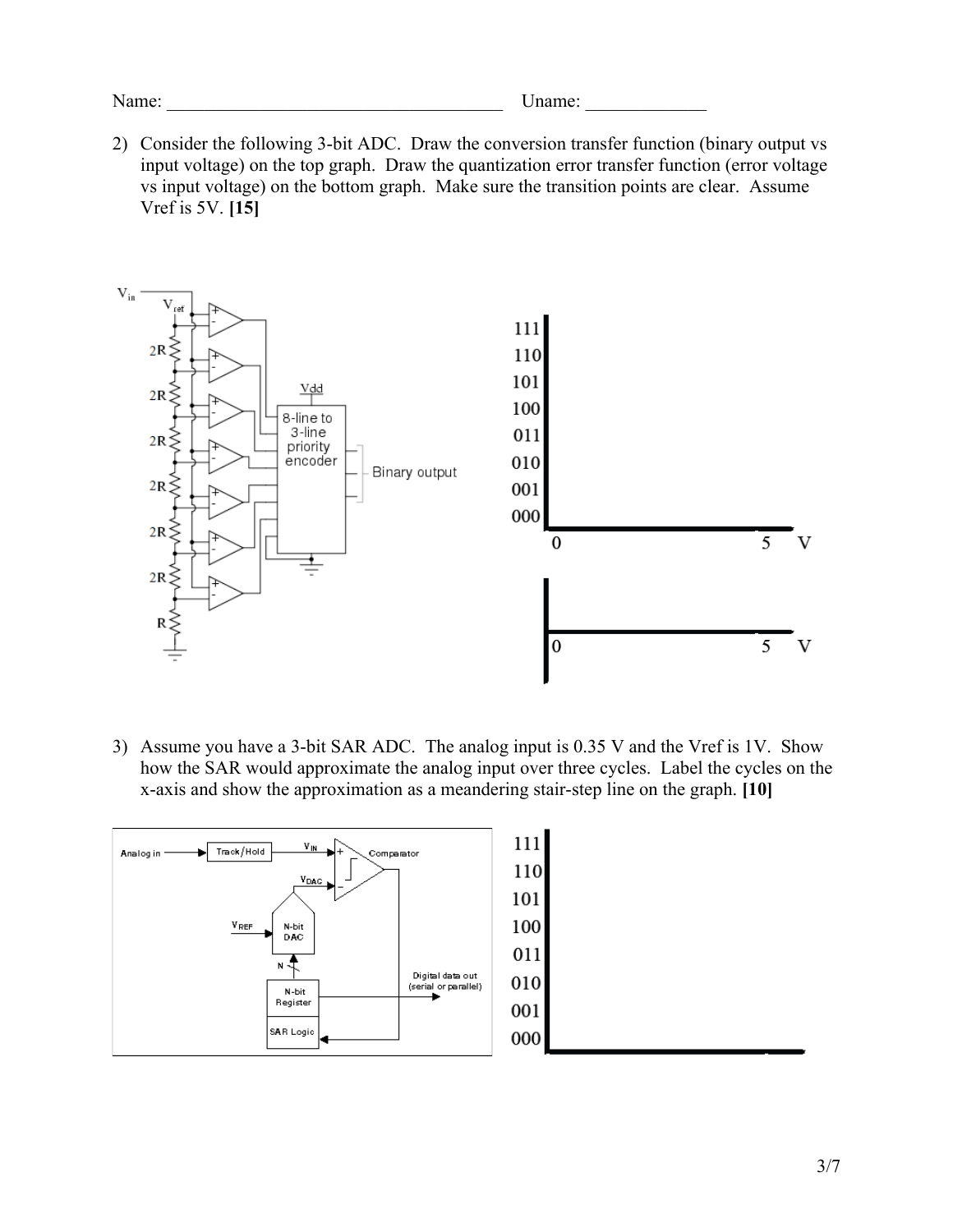Name: Uname:  $\blacksquare$ 

- 4) ARM assembly **[15]**
	- a) Write ARM assembly code that sets bits 4, 5, and 6 of register r0 to "1s" without changing any other bits in that register. Use as few lines of assembly as you can. **[5]**

b) After running the following code snippet, the value of  $r2$  at done is \_\_\_\_\_\_\_\_. Show how your arrived at this conclusion. **[5]**

```
...
start:
    movs r0, #1movs r1, #1movs r2, #1subs r0, r1
    bne done
    movs r2, #2done:
    b done
...
```
c) Write an ARM assembly language procedure that implements the following function in an EABI-compliant manner and conforms to the following signature. Identify which register holds which argument. **[5]**

```
f(x,y,z) = x+y-zint32 t func(int32 t x, int32 t y, int32 t z);
```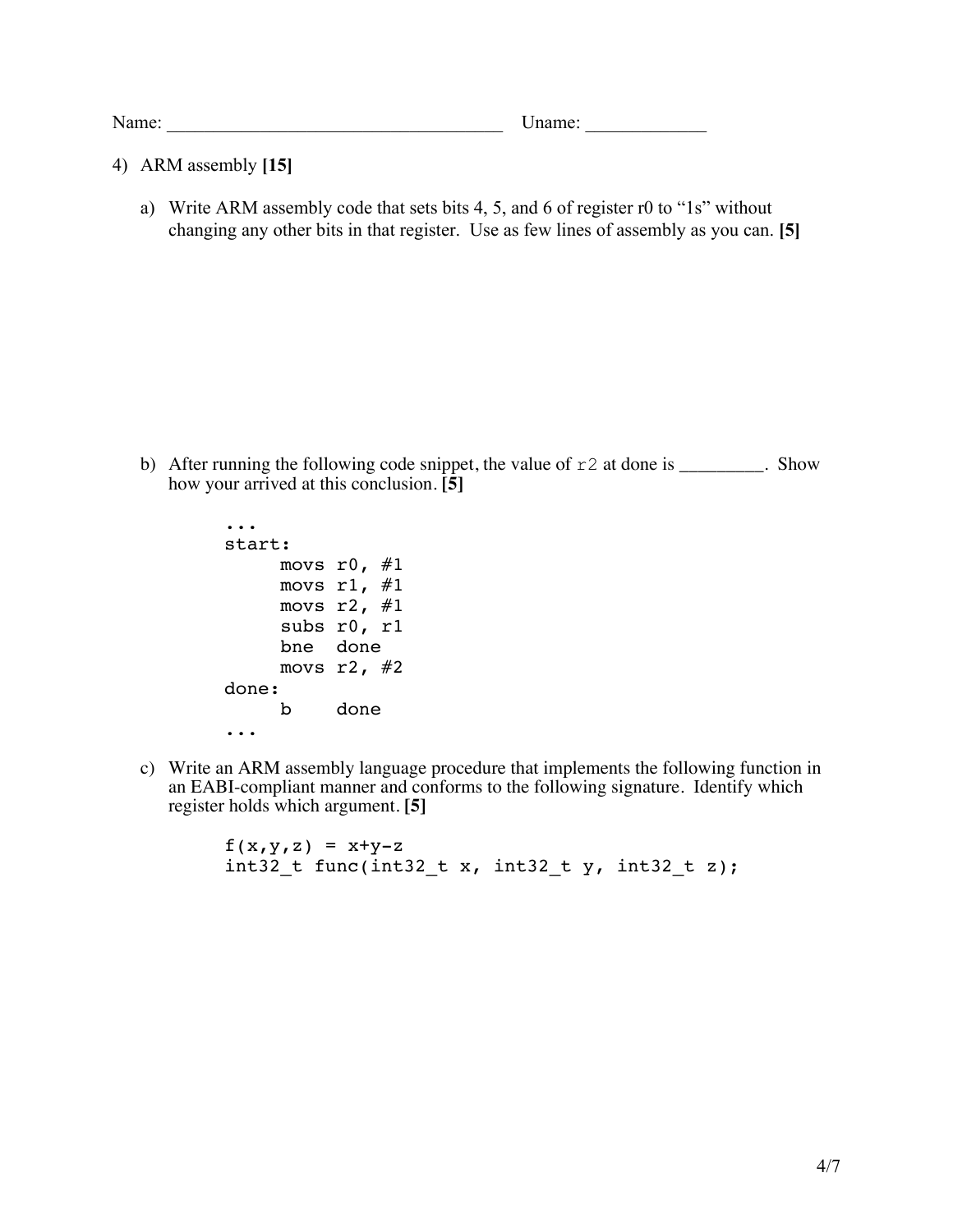Name: \_\_\_\_\_\_\_\_\_\_\_\_\_\_\_\_\_\_\_\_\_\_\_\_\_\_\_\_\_\_\_\_\_\_\_\_ Uname: \_\_\_\_\_\_\_\_\_\_\_\_\_

5) Assume you have a memory-mapped register location REG\_FOO on a 32-bit architecture. Modify main to add 7 to REG\_FOO's value. Your code should compile without any warnings. **[10]**

```
#include <stdio.h>
#include <inttypes.h>
#define REG_FOO 0x40000140
main () {
   // Your code here to declare reg and 
  // add 7 to REG FOO's value.
  printf("0x%x\n", *reg); // Prints out new value
}
```
6) Say your code writes the value 0x76543210 to memory location 0x20000604, on an ARM Cortex-M3. Assume this memory location sits in an SRAM with no access delay (i.e. a zero wait state). If you could attach a logic analyzer to the AHB bus, draw a timing diagram that shows what you would expect to see on the logic analyzer for this write operation. Make sure the actual values being transferred on the bus are clearly labeled. **[10]**

| AHB Bus      |                                                                      |
|--------------|----------------------------------------------------------------------|
| FCLK         | $\hat{ }$<br>$\hat{\phantom{a}}$<br>$\lambda$<br>$\hat{\phantom{a}}$ |
| HADDR[31:0]  |                                                                      |
| HWRITE       |                                                                      |
| HWDATA[31:0] |                                                                      |
| HREADY (OUT) |                                                                      |
|              |                                                                      |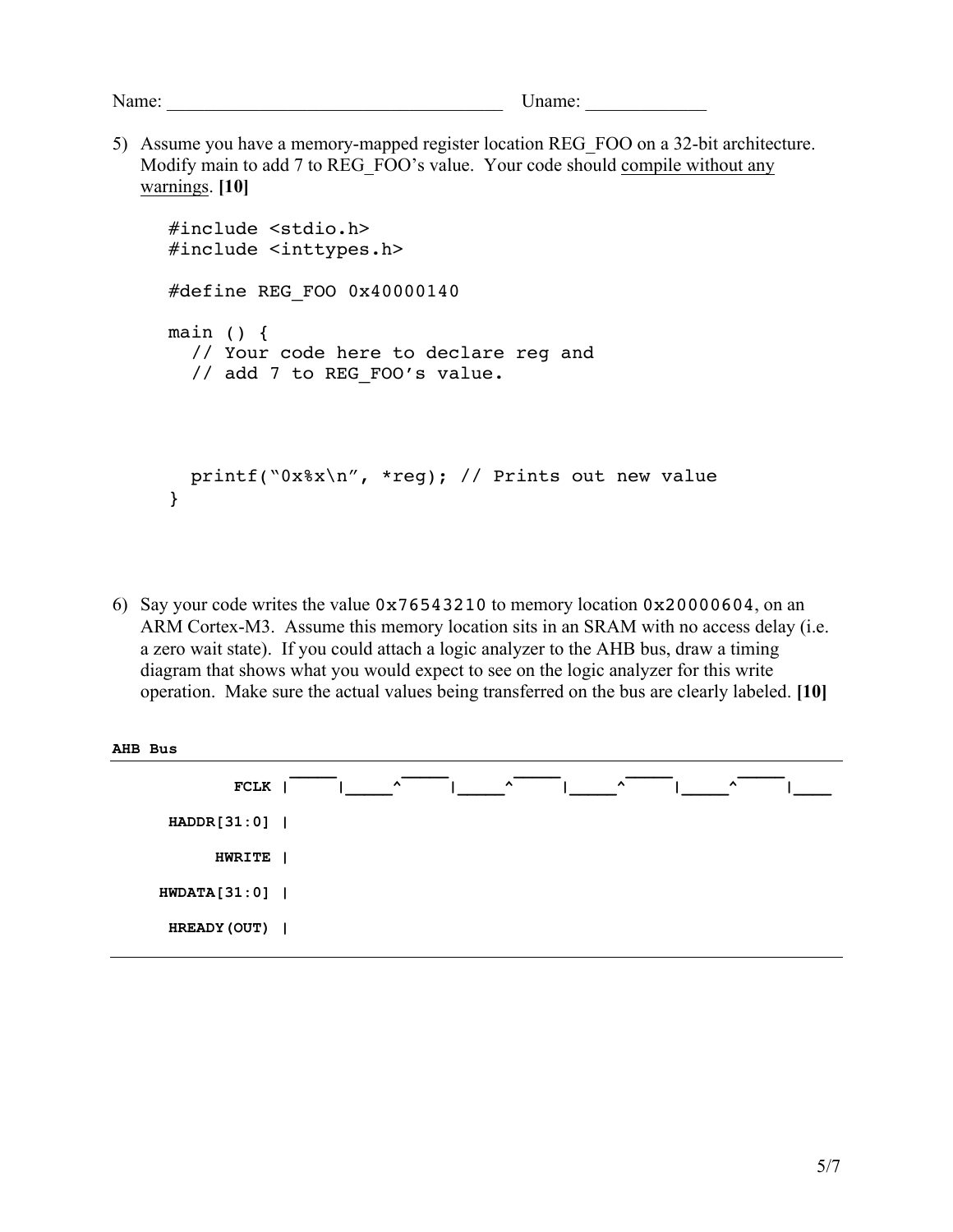Name: \_\_\_\_\_\_\_\_\_\_\_\_\_\_\_\_\_\_\_\_\_\_\_\_\_\_\_\_\_\_\_\_\_\_\_\_ Uname: \_\_\_\_\_\_\_\_\_\_\_\_\_

7) Imagine that you want to attach an LED to the ARM Advanced Peripheral Bus (APB). Sketch out the glue logic needed to interface a D flip-flop (DFF) to the APB. Assume that the PSEL line is the peripheral select (i.e. it goes high when the processor is addressing the DFF) and that the DFF will be attached to data bits (PWDATA[0] and PRDATA[0]), perhaps through tri-state drivers. You should be able to change the value of the DFF by writing the memory location corresponding to the PSEL and read the current value of the DFFs by reading the location. Assume that the DFF has an enable (ENA) line that, when not asserted, ignores any inputs (e.g. D and CLK) but continues to drive Q and Q#. The APB signals available to you are: PCLK, PADDR, PWRITE, PSEL, PENABLE, PWDATA, and PRDATA. **[10]**